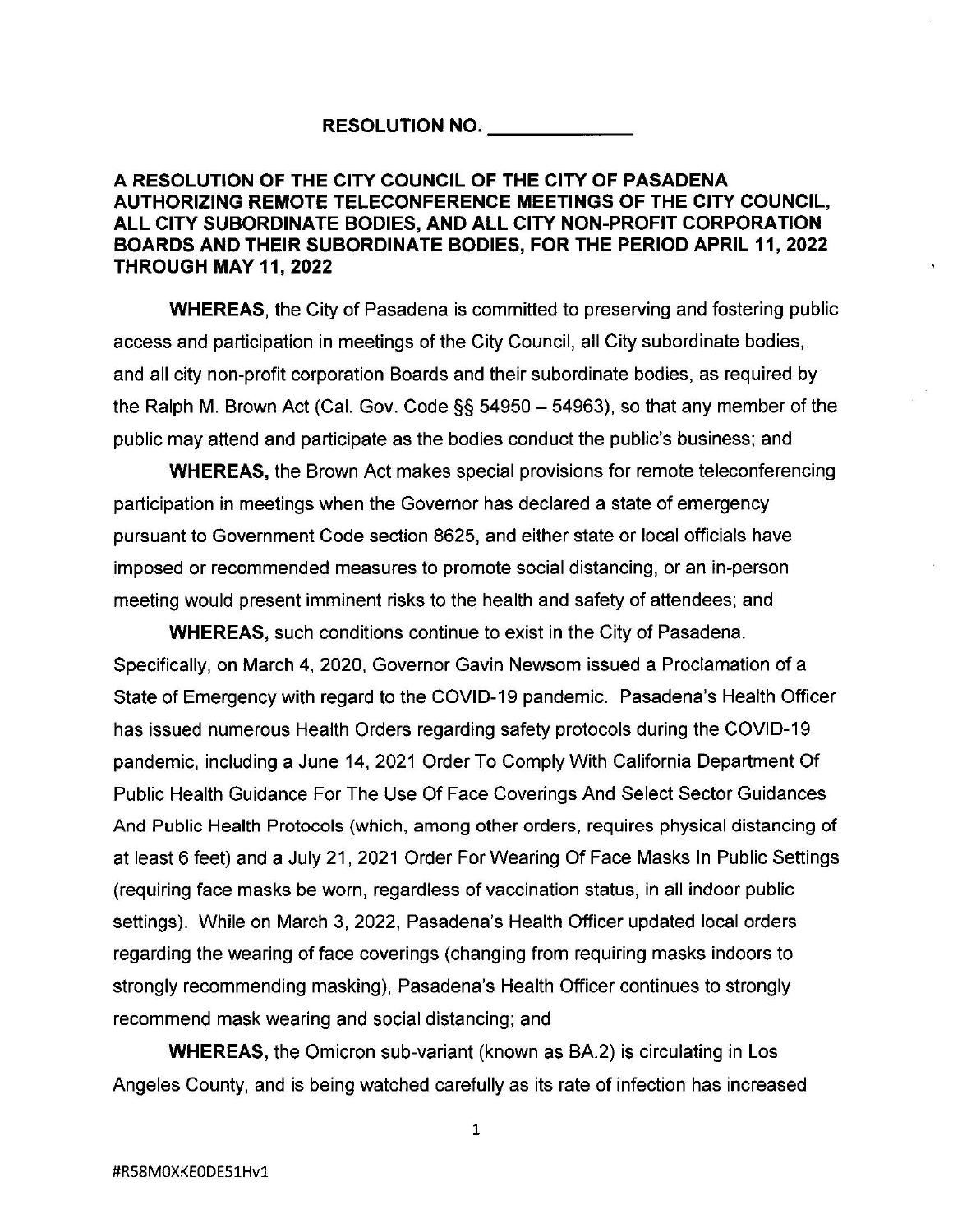dramatically. In addition, preliminary research indicates that some current antiviral treatments may not be as effective against this variant as others, and its rapid spread could significantly change options for treatment. With the widespread lifting of various COVID restrictions, it is becoming more difficult to track true numbers of infections as official testing sites close and mandatory reporting requirements wane, and more potentially infected people rely on home testing and self-diagnosis. The United States Center for Disease Control is now recommending a second booster for adults 50 years old and older; and

**WHEREAS,** by Resolution No. 9868, on October 4, 2021, by Resolution No. 9871 on November 1, 2021, by Resolution No. 9878 on November 29, 2021, by Resolution No. 9884 on December 13, 2021, by Resolution No. 9885 on January 10, 2022, by Resolution No. 9891 on February 7, 2022, by Resolution No. 9894 on February 28, 2022, and by Resolution No. 9902 on March 21, 2022, the City Council found that the then-existing situation with regard to COVID-19, was causing, and would continue to cause, risks to the safety of persons within the City and directed that the City Council, all City subordinate bodies, and all city non-profit corporation Boards and their subordinate bodies shall conduct their meetings with remote participation in the manner authorized by Government Code§ 54953(e), and such legislative bodies shall comply with the requirements to provide the public with access to the meetings as prescribed in Government Code§ 54953(e)(2); and

**WHEREAS,** as required by Government Code § 54953(e)(3), the City Council now finds that it has reconsidered the circumstances of the state of emergency, the state of emergency continues to directly impact the ability of the City Council, all City subordinate bodies, and all city non-profit corporation Boards and their subordinate bodies to meet safely in person, and state and local orders regarding the promotion of social distancing and mask wearing remain in effect.

**NOW, THEREFORE, BE IT RESOLVED** by the City Council of the City of Pasadena as follows:

Section 1. Recitals. The Recitals set forth above are true and correct and are incorporated herein by reference.

2